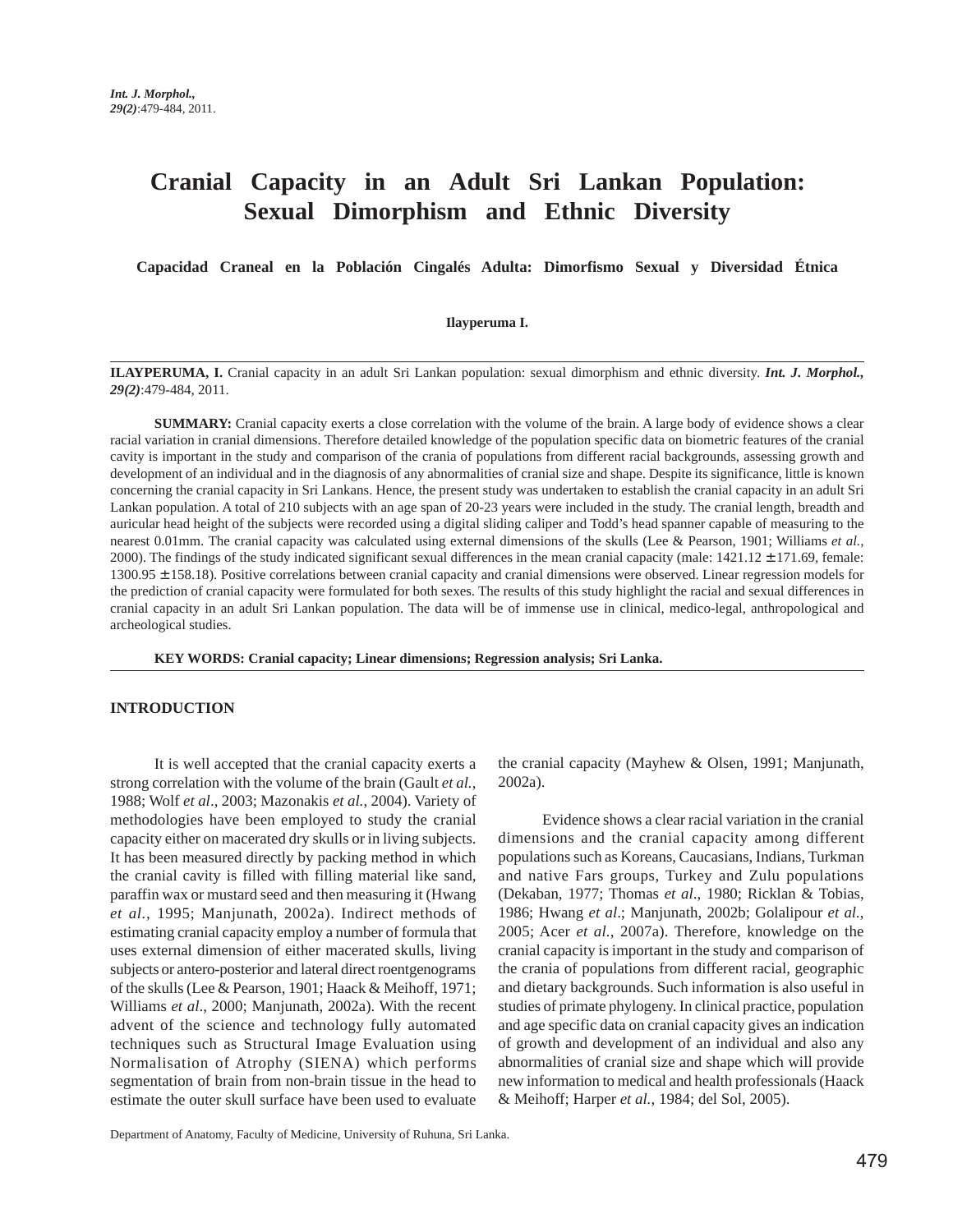Although many formulae for prediction of cranial capacity from principal cranial dimensions have been proposed for different populations, there is concern regarding the accuracy of the use of population specific formulae on other human populations (Hwang *et al*.; Williams *et al*.; Acer *et al.,* 2007a). It is obvious that there are no universally applicable formulae as the relationship between head dimensions and cranial capacity is influenced by the race, sex and age of an individual. Thus, the need for race, age and sex specific stature estimation formulae is proved beyond doubt (Krishan, 2007).

Despite its significance and practical use little is known concerning the cranial dimensions and cranial capacity in Sri Lankans, inhabitants of the South Asian country. Hence, this study was designed to elucidate the norms for cranial volume and to propose population and sexual specific regression formulae using the linear dimensions of the dry skulls.

#### **MATERIAL AND METHOD**

This study was conducted on 210 medical students (118 male and 92 female) of the Faculty of Medicine, University of Ruhuna, Galle, Sri Lanka. The subjects were apparently healthy and without any physical deformity. They were from different parts of the island belonging to different socio-economic status. The age of the subjects ranged from 20-23 years.

The following external linear dimensions of the skulls were recorded (Williams *et al*.):

1. Maximum cranial length (Glabella-inion length). It is defined as the straight distance between the most prominent point on the frontal bone above the root of the nose (glabella) and the most prominent portion of the occipital bone. This was measured by placing the anterior caliper tip on the glabella while allowing the posterior caliper tip to slide inferiorly along the median plain of the occipital bone until the maximum length was reached.

2. Maximum cranial breadth (maximum bi-parietal diameter). It is defined as the maximum distance between the most lateral points of the parietal bones. This was measured by allowing the both tips of the spreading caliper to slide down along the lateral aspects of the parietal bones until the maximum width was recorded.

Maximum antero-posterior cranial length and maximum cranial breadth were measured using a digital

spreading caliper (Mitutoyo, Japan) capable of measuring to the nearest 0.01mm.

3. Maximum auricular head height. It is defined as the distance between the external acoustic meatus and the highest point of the vertex (bregma). The measurement was recorded on both sides using the Todd's head spanner.

The above measurements were recorded at a fixed time between 14.00 – 16.30 hours to eliminate discrepancies due to diurnal variation. All the measurements were repeated thrice and the mean was taken for further analysis. Furthermore, the measurements were recorded by the same person to minimize the errors in methodology.

The cranial capacity was calculated using the following formula (Lee & Pearson; Williams *et al*.):

Males: 0.000337(L-11) (B-11) (HT-11) + 406.01; Females:  $0.000400(L-11)$  (B-11) (HT-11) + 206.60.

The degree of sexual divergence in cranial capacity was calculated as follows (Hwang *et al*.; Borgognini *et al.*, 1986): The index of sexual dimorphism  $=$  male mean  $$ female mean/ male mean x 100%.

Results were expressed as mean ± SD and analyzed using the Statistical Package for Social Sciences (SPSS), 15th version. A comparison of the mean values between the sexuals was performed using the t-test. P value  $< 0.05$  was considered statistically significant.

## **RESULTS**

The mean ages of the study subjects (male:  $21.03 \pm$ 0.88; female  $21.27 \pm 0.89$ ) were not significantly different between the sexes (Table I). The mean cranial capacities vary significantly  $(P>0.05)$  between the sexes  $(P<0.001)$ (Table I).

The mean cranial dimensions of the skulls are summarized in Table I. Sexual differences with respect to the mean cranial length and cranial breadth were found to be significantly larger in males compared to females (P<0.001). The mean cranial height was larger in males compared to females although sexual difference was not statistically significant (P>0.05).

Correlation coefficient between cranial dimensions and the cranial capacity are depicted in Table II. Correlation coefficient between cranial capacity and all measured cranial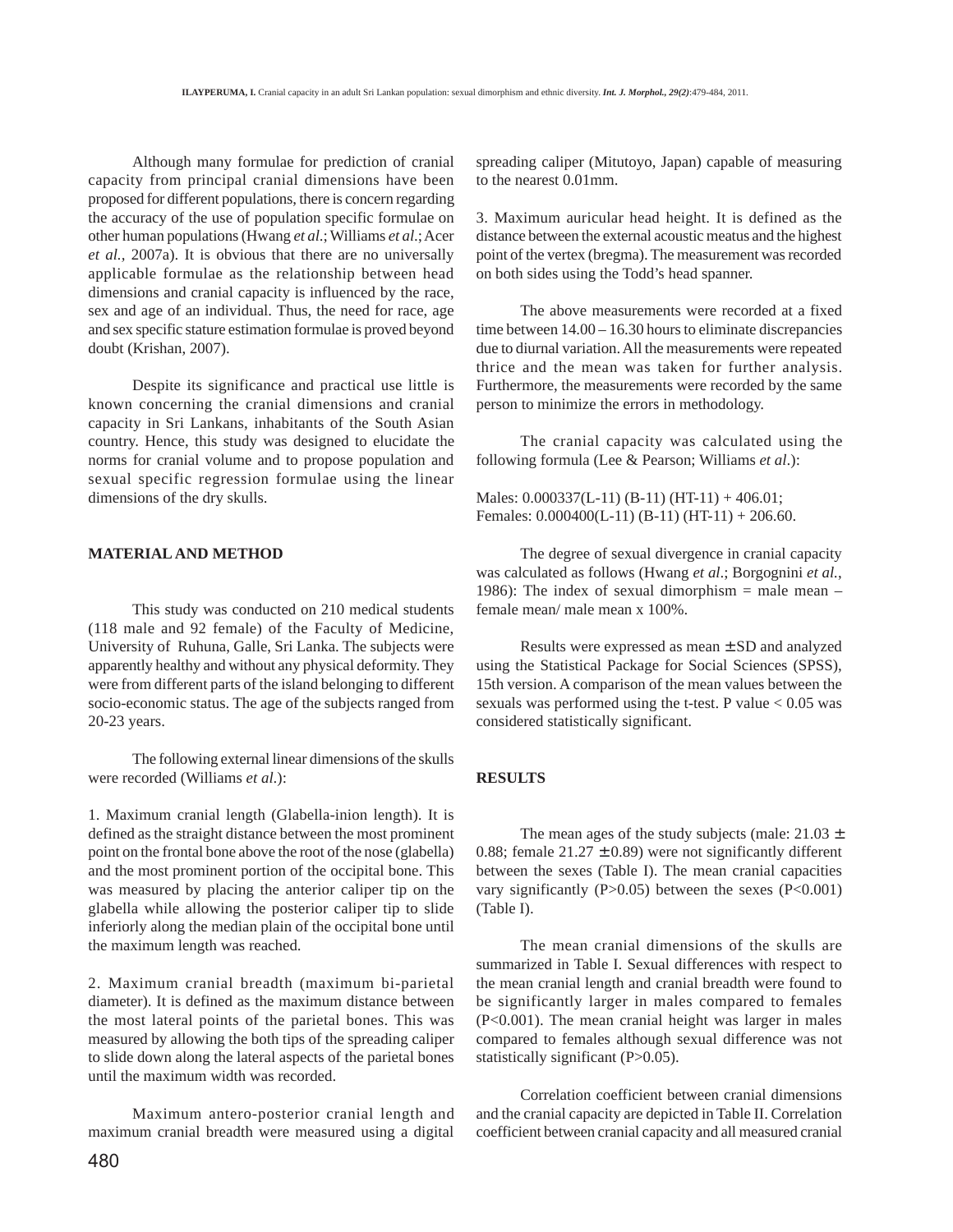| <b>Characteristic</b>      | Male                  | Female               |
|----------------------------|-----------------------|----------------------|
| Total number               | 118                   | 92                   |
| Cranial capacity           | $1421.12 \pm 171.69*$ | $1300.95 \pm 158.18$ |
| Cranial length (mm)        | $180 \pm 11.12$ *     | $171.92 \pm 10.11$   |
| Cranial breadth (mm)       | $140.15 \pm 10.66*$   | $136.15 \pm 11.02$   |
| Auricular head height (mm) | $141.10 \pm 9.00$     | $135.38 \pm 12.16$   |

Table I. Cranial dimensions of the study subjects.



**Cranial length** 

Fig. 1. Scatter plot and regression line demonstrating the relationship between cranial capacity and cranial length (mm).



Fig. 2. Scatter plot and regression line demonstrating the relationship between cranial capacity and cranial breadth (mm).



Auricular head height

Fig. 3. Scatter plot and regression line demonstrating the relationship between cranial capacity and auricular head height (mm).

Table II. Correlation coefficient between the cranial capacity (CC) and cranial dimensions.

| Parameter                  | Male  | Female | <b>Both sex</b> |
|----------------------------|-------|--------|-----------------|
| $CC \&$ cranial length     | 0.806 | 0.255  | 0.654           |
| CC & cranial breadth       | 0.663 | 0.839  | 0.780           |
| CC & auricular head height | 0.882 | 0.884  | 0.835           |

dimensions were found to be statistically significant and positive indicating a strong relationship between the above parameters. Auricular head height was shown to have the highest correlation with the cranial capacity. Scatter plots and regression lines demonstrating the relationship between cranial capacity and head dimensions are illustrated in Figs. 1- 3.

Linear regression formulae for the prediction of cranial capacity using cranial dimensions were derived as follows:

Regression equation for prediction of cranial capacity from cranial length:

For male:  $408.03 + 10.47$  (cranial length).

For female:  $230.69 + 6.10$  (cranial length).

For both male and female (combined): 506.66 + 10.52 (cranial length).

Regression equation for prediction of cranial capacity from cranial breadth:

For male:  $1617.15 + 20.56$  (cranial breadth).

For female: 1227.59 + 17.92 (cranial breadth).

For both male and female (combined):  $1342.45 + 18.71$ (cranial breadth).

Regression equation for prediction of cranial capacity from auricular head height:

For male:  $631.84 + 14.64$  (auricular head height).

For female:  $200.02 + 10.81$  (auricular head height).

For both male and female (combined): 407.29 + 12.69 (auricular head height).

#### **DISCUSSION**

The present study provides valuable new data pertaining to the cranial capacity and principal anatomical dimensions of the skulls in an adult Sri Lankan population. It is stated that the racial characters are most prominently observed in the skull (Krishan). Therefore cranial capacity is an important character for determining the racial difference (Hwang *et al*.; Manjunath, 2002a; Krishan). Variety of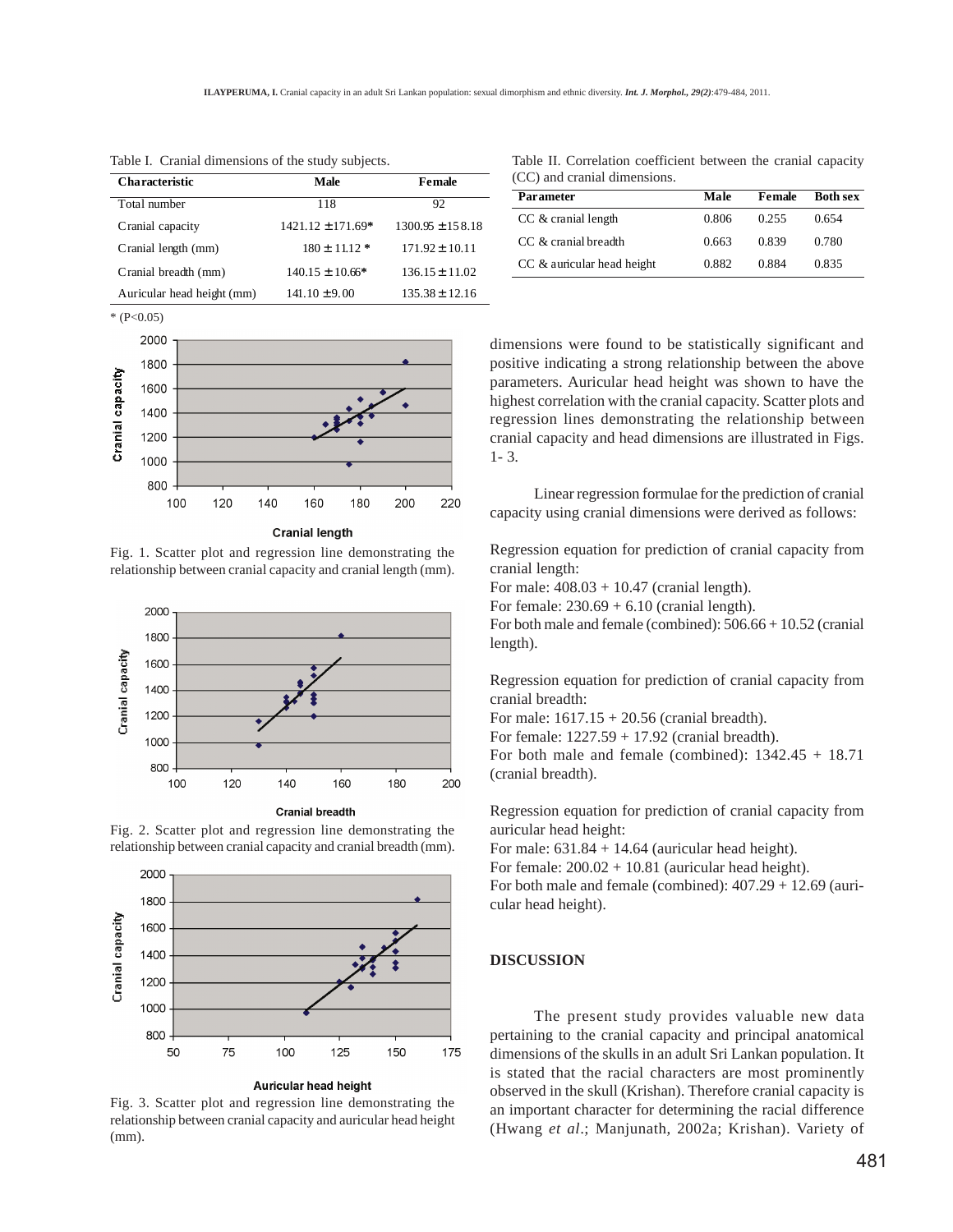methodologies has been utilized in the assessment of ethnic and sexual differences of the skull. The non-metric parameters are subjective as non quantitative techniques are devised. On the other hand, features that can be expressed as actual measurements, like cranial capacity and cranial dimensions, provide more objective racial and sexual diversity assessment of the crania (Krishan).

Diverse craniometric approaches have been proposed and utilized to estimate the cranial capacity either on dry skulls or living subjects (Manjunath, 2002a). Over the course of this study cranial capacity was estimated based on the linear dimensions of the skulls. It was interesting to note that evaluation of results of a comparative study that employed three different approaches, namely, the stereologic, planimetric and cephalometry to asses the cranial volume, have demonstrated no statistically significant differences between such results (Acer *et al*., 2007b). The assessment of the cranial volume using cephalometry is reliable, relatively easy and quick to apply. Furthermore this approach has the added advantage as it does not require any sophisticated techniques. Taken together, cephalometry continues to be the most versatile technique in the investigations of the craniofacial skeleton (McIntyre & Mossey, 2003; Vojdani *et al*., 2009).

The mean cranial capacity observed in this study (male:  $1421.12 \pm 171.69$ , female:  $1300.95 \pm 158.18$ ) was greater than those observed for the Indians, Turkman, Native Fars and Turkey populations (Manjunath, 2002b; Golalipour *et al.*, 2005; Acer *et al.*, 2007) whereas it was smaller than those of the Koreans and Caucasians, (Hwang *et al*.; Dekaban) a finding that further reinforces the racial diversity in the cranial capacity. It is speculated that such population diversity in cranial capacity and cranial dimensions are attributed to race, age and geographical factors (Ricklan & Tobias; Golalipour *et al.,* 2003).

The linear regression models proposed for the prediction of cranial capacity are valid for the age group (20-23 years) of the study population. It has been clearly stated that cranial capacity varies with the age of an individual reaching its peak volume around 16-20 years of life (Knutson *et al.*, 2001; Wolf *et al.*).

Sexual dimorphism is a vital component of the morphological variation among biological populations (Borgognini & Repetto; Williams *et al.*). The index of sexual dimorphism in Sri Lankans (8.46%) was shown to be higher than that of the Caucasians: (7.95%) and lower than the Koreans: 10.3%; Turkmans: 13.61%; Native Fars: 11.22%; and Turkey population: 10.06% (Hwang *et al*.; Dekaban,; Golalipour *et al.*, 2005; Acer *et al*., 2007a). The

482

sexual differences in cranial dimensions emphasize the significance of applying the anatomical variation data to an individual subject in a given population. Since the rate of skeletal maturity in males and females vary during the course of growth, alternative formulae for the sexes are needed (Williams *et al*.). Furthermore, the importance of sexual determination in personal identification, cannot be over emphasized in medico-legal, archeological and anthropological studies, particularly when the body is recovered in an advanced stage of decomposition where only fragments of skeletal remains are available.

 The significance of sex, age and population specific craniometric data is multifold. It provides important evidence in a crime scene investigation in establishing the identity of a criminal. In addition, the linear dimensions of the skulls will be of immense use in attempts to reconstruct appearances of cranium in life of individuals represented only by cranial remains in anthropological studies (Krishan).

Clinically, knowledge on the cranial capacity of a specific population could be of potential application in the estimation of brain atrophy as variations of brain volume often reflect pathological states (Harper *et al*.). In addition, cranial capacity helps in estimating the cranio-encephalic space which gives an indication of the average width of the space between the skull and the brain (Harper *et al*.). The index of brain atrophy was shown to be varied with the cerebral arteriosclerosis and conditions that cause mental deterioration (Harper *et al*.).

In pediatric practice, the volume of the cranium is a measure of considerable interest. This is particularly important during the first few years of life as during this period the skull is growing rapidly. Furthermore, in the interpretation of skull radiographs there is often a need for baseline set of data for standard skull size, especially where the possibility of cerebral atrophy or mild hydrocephalus or abnormality in the shape of the skull is in question (Ricklan & Tobias). Taken together the evidence suggests that the value of population, sex and age specific data on cranial capacity cannot be underestimated.

**ILAYPERUMA, I.** Capacidad craneal en la población cingalés adulta: dimorfismo sexual y diversidad étnica. *Int. J. Morphol., 29(2)*:479-484, 2011.

**RESUMEN:** La capacidad craneal indica una estrecha relación con el volumen cerebral. Existen numerosas evidencias que muestran una variacion racial en las dimensiones craneanas. Así, un conocimiento detallado de datos biométricos de la cavidad craneana en poblaciones y una comparación de cráneos en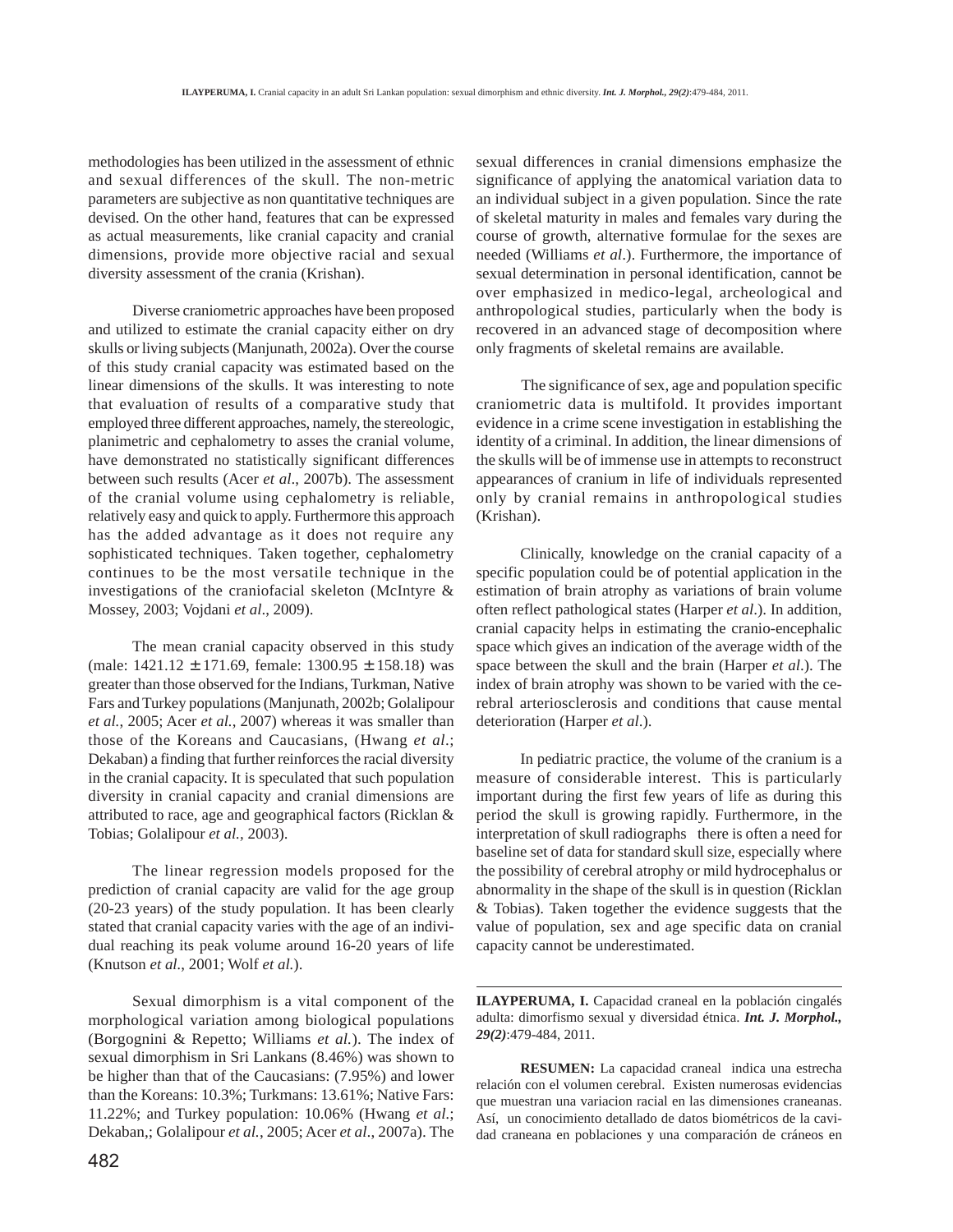individuos de diferentes etnias permiten evaluar el crecimiento y desarrollo en un individuo y el diagnóstico de anomolías de la forma y tamaño de la cabeza. A pesar de lo anterior, no existe mucha información de la capacidad craneana en individuos cingaleses. El objetivo de este estudio fue conocer la capacidad craneana en una población adulta de Sri Lanka, para ello fueron incluidos en el estudio 210 sujetos con edades entre 20 y 23 años. La longitud craneal y ancho de la cabeza a nivel auricular fue medido con un caliper digital Todd, con una precisión de 0,01 mm. La capacidad craneana fue calculada utilizando la dimensión externa del cráneo (Lee & Pearson, 1901; Williams *et al.*, 2000). Los resultados de este estudio indicaron diferencias sexuales significativas en la capacidad craneana media (hombre:  $1421.12 \pm 171.69$ , mujer: 1300.95 ± 158.18). Se observaron correlaciones positivas entre la capacidad craneana y las dimensiones craneanas. Fueron desarrollos modelos de regresión lineal de predicción de la capacidad craneal para ambos sexos. Los resultados indicaron diferencias tanto raciales y sexuales en la población adulta de Sri Lanka. Estos resultados serán de utilidad en los estudios clínicos, médico-legales, antropológicos y arqueológicos.

**PALABRAS CLAVE: Capacidad craneana; Dimensiones lineares; Análisis de regresión; Sri Lanka.**

### **REFERENCES**

- Acer, N.; Usanmaz, M.; Tugay, U. & Ertekin, T. Estimation of cranial capacity in 17-26 year old university students. *Int. J. Morphol., 25*:65-70, 2007a.
- Acer, N.; Sahin, B.; Bas, O.; Ertekin, T.; Usanmaz, M. Comparison of three methods for the estimation of total intracranial volume: stereological, planimetric and anthropometric approaches. *Ann. Plast. Surg., 58*:48-53, 2007b.
- Borgognini, Tarli, S. M. & Repetto, E. Methodological considerations on the study of sexual dimorphism in past human populations. *Hum. Evol., 1*:51-56, 1986.
- Dekaban, A. Tables of cranial and orbital measurements, cranial volume and derived indices in males and female from 7 days to 20 yrs of age. *Ann. Neurol., 2*:485-9, 1977.
- del Sol, M. Índice Cefálico en un grupo de individuos mapuches de la IX región de Chile. *Int. J. Morphol., 23*:241-6, 2005.
- Gault, D.; Brunelle, F.; Renier, D. & Marchac, D. The calculation of intracranial volume using CT scans. *Childs. Nerv. Syst., 4*:271-3, 1988.

Golalipour, M. J.; Haisarik, J. M.; Farahani, R. M. The

shapes of head and face in normal male newborns in South-East of Caspian sea (Iran -Gorgan). *J. Anat. Soc. India., 52*:28-31, 2003.

- Golalipour, M. J.; Jahanshaei, M. & Haidari, K. Estimation of cranial capacity in 17-20 years old in South East of Caspian Sea Border (North of Iran). *Int. J. Morphol., 23*:301-4, 2005.
- Haack, D. C. & Meihoff, E. C. A method for estimation of cranial capacity from cephalometric Roentgenograms. *Am. J. Phys. Anthropol., 34*:447-52, 1971.
- Harper, C.; Krill, J.; Raven, D. & Jones, N. Intracranial cavity volume: a new method and its potential applications. Neuropathol. Appl. Neurobiol., 10:25-32, 1984.
- Hwang, Y.; Lee, K. H.; Choi, B.; Lee, K. S.; Lee, H. Y.; Sir, W. S.; Kim, H. J.; Koh, K. S.; Han, S. H.; Chung, M. S.*; et al.* Study on the Korean adult cranial capacity. J*. Korean Med. Sci., 10*:239-42, 1995.
- Knutson, B.; Momenan, R.; Rawlings, R. R.; Fong, G. W. & Hommer, D. Negative association of neuroticism with brain volume ratio in healthy humans. *Biol. Psychiatry, 50*:685-90, 2001.
- Krishan, K. Anthropometry in forensic medicine and forensic science-"forensic anthropometry". *Int. J. of Forensic Science, 2*:1-18, 2007.
- Lee, A. & Pearson, K. Data for the problem of evolution in man: VI. A first study of the correlation of the human skull. *Philos. Trans. R. Soc. London., 196*:225-64, 1901.
- Manjunath, K. Y. Estimation of cranial volume-an overview of methodologies. *J. Anat. Soc. India, 51*:85- 91, 2002a.
- Manjunath, K. Y. Estimation of cranial volume in dissecting room cadavers. *J. Anat. Soc. India, 51*:168-72, 2002b.
- Mazonakis, M.; Karampekios, S.; Damilakis, J.; Voloudaki, A .& Gourtsoyiannis, N. Stereological estimation of total intracranial volume on CT images. *Eur. Radiol., 14*:1285-90, 2004.
- Mayhew, T. M. & Olsen, D. R. Magnetic resonance imaging (MRI) and model-free estimates of brain volume determined using the Cavalieri principle. *J. Anat., 178*:133-44, 1991.